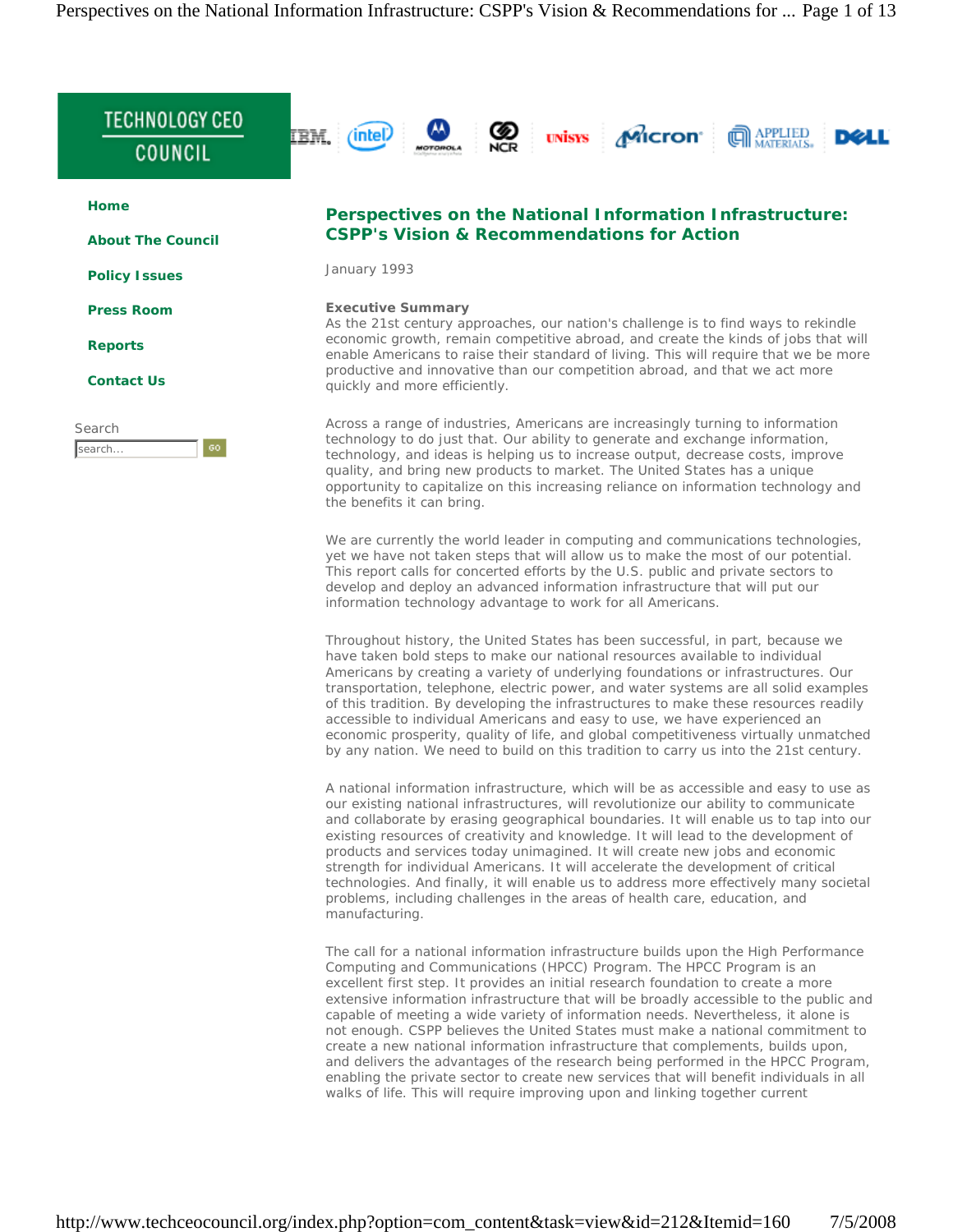communications, computing, information, and human resource capabilities. More importantly, it will require developing new capabilities to enable broad access to a variety of public and private information resources. Finally, it will require the integration of a range of computing and communications technologies to enable transmission of text, images, audio, and video to anyone, anywhere, at any time.

CSPP believes the first step is to develop a consensus vision - across industries and with the government - of what the Information infrastructure should be. It will also require building a widespread understanding of the benefits this infrastructure could bring to Individual Americans. On the following pages, CSPP presents its vision of the national information infrastructure (NII). In addition, CSPP recommends the following actions be taken by the new Administration, Congress, and U.S. industry:

### **Summary of Recommendations Administration Agenda**

- 1. Make the NII a National Technology Challenge
- 2. Establish a National Information Infrastructure Council
- 3. Establish an NII Implementation Entity
- 4. Invest in Research for an NII
- 5. Fund Pilot Projects to Demonstrate Technologies
- 6. Develop a Public Education Program
- 7. Make Government Information Easily Accessible

### **Legislative Agenda**

1. Authorize a National Information Infrastructure Council and Appropriate Funds for its Operation

2. Authorize and Appropriate Funds for Research and Technology Demonstrations

### **Industry Agenda**

- 1. Continue Investments to Develop and Deploy an NII
- 2. Continue to Invest in Research and Development of Applications
- 3. Reach Out to Other Industries
- 4. Promote NII Efforts
- 5. Develop and Participate in Pilot Projects
- 6. Develop NII Goals and Milestones

Finally, CSPP believes the public policy principles outlined at the end of this report must be addressed jointly by the private sector and government before the information infrastructure of the future can become a reality

### **Background**

In December 1990, the CEOs of CSPP met with Administration officials to discuss their public policy positions on technology issues. At that meeting, CSPP was asked to assess the High Performance Computing and Communications (HPCC) Program and provide recommendations to increase industry's involvement and interest.

On December 3, 1991, after almost a year of review and analysis, CSPP issued its report and video, "Expanding the Vision of High Performance Computing and Communications: Linking America for the Future," concluding that the HPCC Program is a significant and critical undertaking. It would, CSPP determined, advance research in high performance computing and networking technologies as well as increase the use of high performance computers to solve important science and engineering problems. At the same time, CSPP observed that the HPCC Program could provide a foundation for something more. If properly designed, HPCC research could advance the development of technologies to help solve a wide range of social and economic problems and improve the competitiveness of U.S. industry by providing the foundation for a national communications and information infrastructure.

CSPP continues to support the HPCC Program and believes it should remain a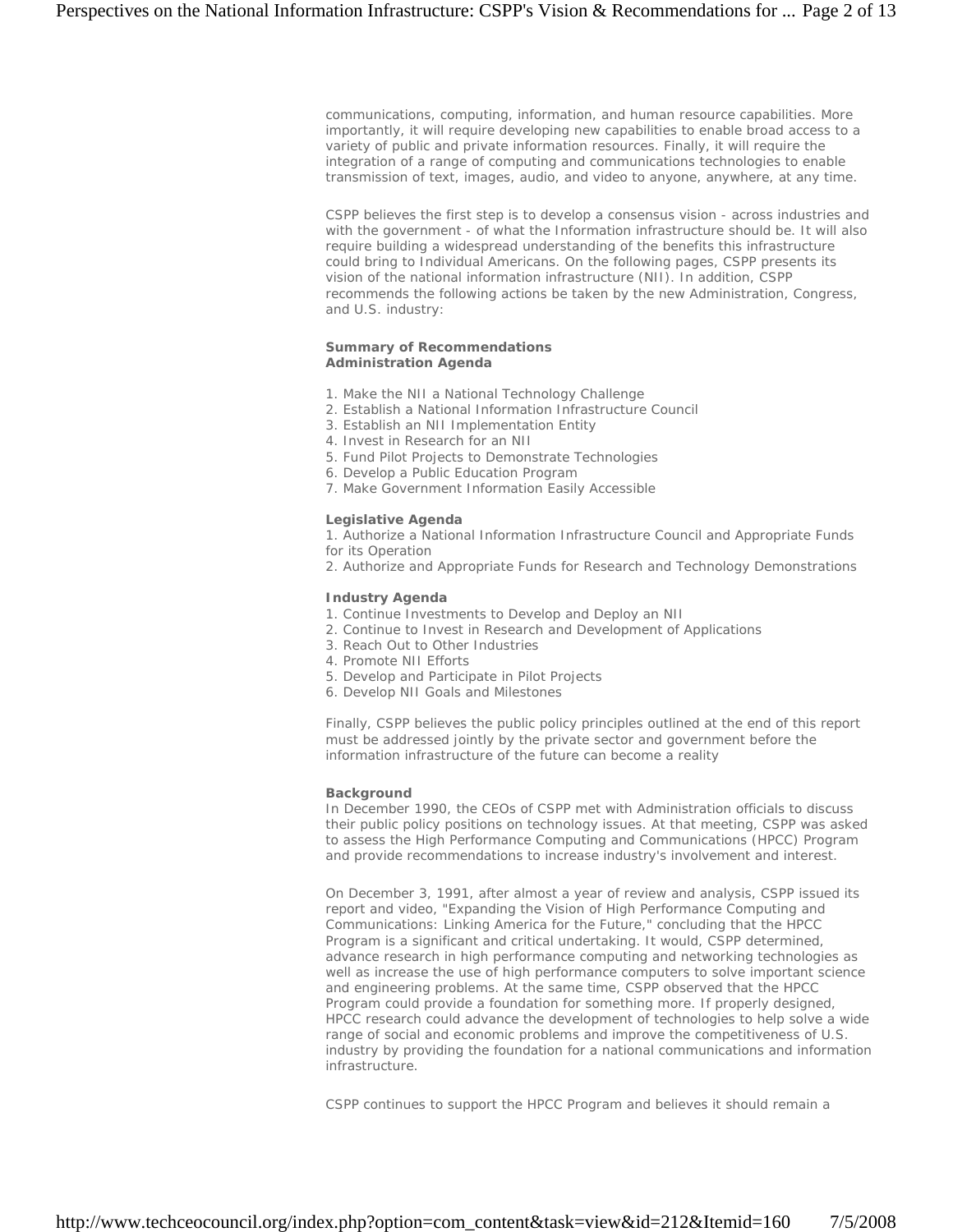national research priority. CSPP applauds the recent creation of a new, improved management structure for the Program, which will provide a clear mechanism to coordinate, manage, and govern the implementation of the Program and a central point for private sector interaction. In addition, CSPP commends Senator Al Gore and Representative George Brown for introducing the Information Infrastructure Technology Act in the summer of 1992 to move the HPCC effort to a new level.

The research and technology advancements supported by the HPCC Program remain a high priority for CSPP. In October 1992, in the CSPP Agenda for the 103rd Congress, we recommended enhancing and expanding the HPCC research agenda to: 1) provide the foundation for an information and communications infrastructure of the future; 2) bring the benefits of HPCC technology to individual Americans in areas such as health care, education, and manufacturing; and 3) develop technology demonstration projects.

In addition to supporting the HPCC Program, CSPP believes the nation must focus on creating the information infrastructure for the future. Together, the HPCC Program and the NII will provide the means to address the difficult challenges the nation now faces. HPCC research advancements will pave the way for the applications a national information infrastructure will make possible, and the infrastructure will provide a vehicle to deliver the benefits of HPCC research. The following report describes our vision for the infrastructure and recommendations for action that will help to make the vision a reality.

## **Part I: CSPP's Vision**

## **Introduction Information in the 21st Century**

In the future, the United States' primary resource for generating economic prosperity, improved quality of life, and global competitive will be our ability to quickly and efficiently generate and exchange information, technology, and ideas.

Increasingly, across a range of industries from banking and retail to automotive and aerospace, information technology has become instrumental in product development, manufacturing, marketing, sales, and service. The flow of information has become the foundation for improving productivity and increasing innovation in most every business enterprise. U.S. industry is not, however, the only beneficiary. Information technology continues to become an increasingly integral part of the every day lives of individual Americans.

The information infrastructure of the future will revolutionize the way individuals relate with one another by, enabling, us to work together, collaborate, and access and generate information without regard to geographical boundaries.

Automated tellers, airline reservation systems, anti-lock brakes, and personal computers are just a few examples.

As we face the 21st century, we have an advantage over our foreign competitors. We currently lead the world in computing and communications technologies. But to make the most of the increasing reliance on information technology and our current strengths, we, as a nation, need to take the bold step of developing and deploying an advanced information infrastructure that will help us remain more productive and more innovative than our competitors abroad.

# **The National Information Infrastructure: What is it? Why is it Important**

#### **What Is It?**

The infrastructure of the future is a nationwide system that will allow all Americans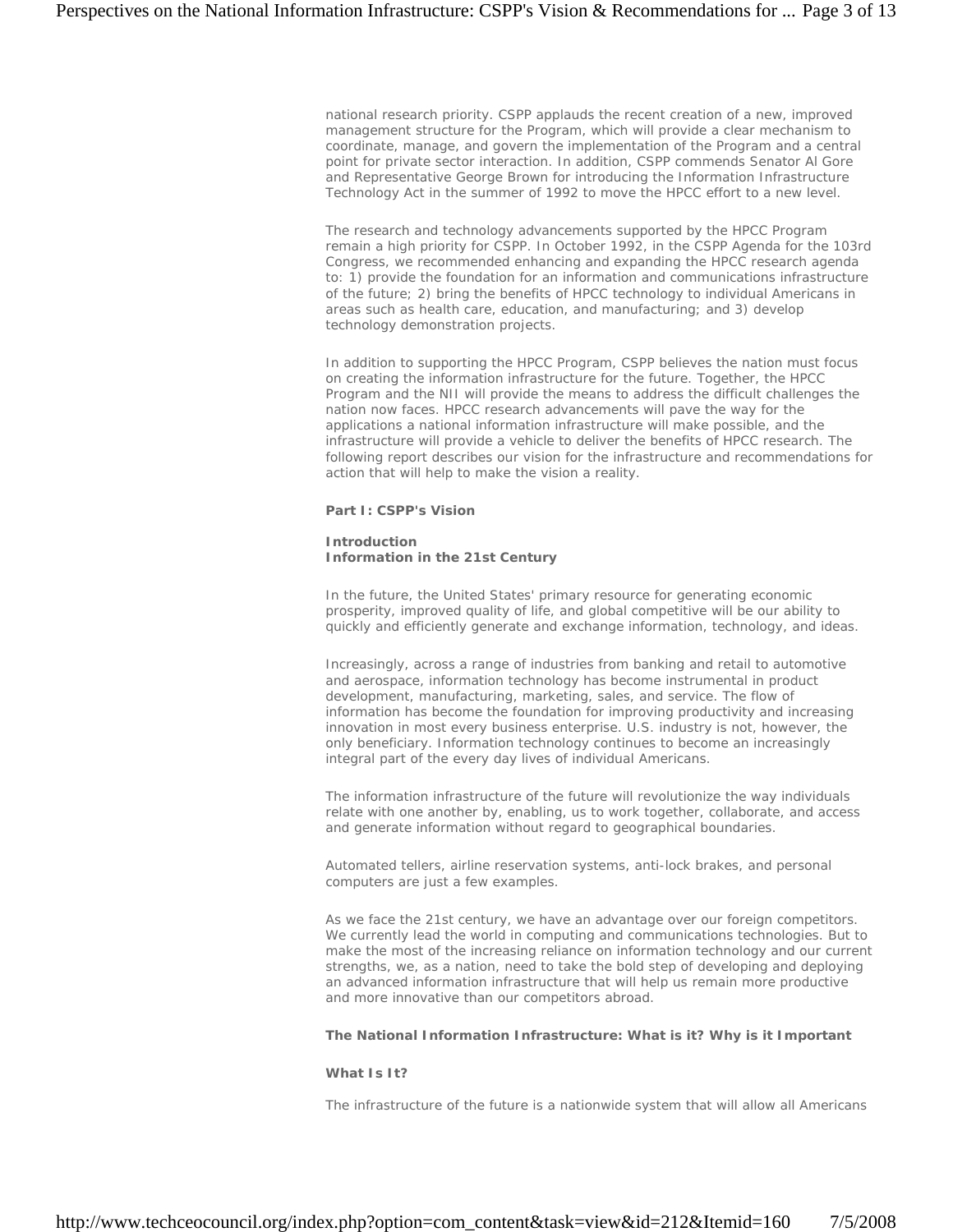to take advantage of our rich resources in information, communication, and computing technologies. It will link together a range of institutions and resources, from schools and businesses to libraries and laboratories. More importantly, it will link together individuals, from senior citizens and students, to health care professionals, manufacturing managers, and business people from all fields.

The information infrastructure of the future will revolutionize the way individuals relate with one another by enabling us to work together, collaborate, and access and generate information without regard to geographical boundaries. It will enable fundamental changes in the way we educate our children, train and retrain our workers, earn a living, manufacture products, deliver services of all kinds, and interact with family and friends.

Throughout its history, the United States has followed a tradition of creating underlying national foundations - infrastructures - that have fostered a quality of life in America unmatched by any nation. Our transportation, electric power, and water systems are all solid examples of this tradition. As we move into the 21st century, these existing infrastructures will continue to be important, but they, alone, will no longer be sufficient to meet our national needs.

Today, we think nothing about turning on a faucet and immediately getting hot water for a shower, flipping a switch and getting electricity to make coffee, and another switch to get a weather report. We pick up the telephone without a second thought. We must create an advanced information infrastructure for the future that will provide Americans with the same easy access to all sorts of information and people.

The information infrastructure, used in conjunction with a collection of "information appliances" - tools that will combine computing, communications, and video technologies, for example - will give people in rural areas ready access to libraries, museum exhibits, job information, and medical care now only available to those who live near those resources. People all over the country will be able to work and interact with others, without even knowing their collaborators' locations. By making information resources readily available and easy to use, the information infrastructure of the future will revolutionize our ability to access the information we need and our ability to collaborate and cooperate with others.

This infrastructure will integrate four essential elements - communications networks, computers, information, and people - to create a whole new way of learning, working, and interacting with others. A more detailed description of the elements of the infrastructure includes the following:

### **Communications Networks**

• a network of interconnected and interoperable public and private communications networks ("public" networks refer to those networks, such as the public switched telephone network, that are open to use by anyone; "private" networks refer to those that are limited to use by a specific group of people meeting certain criteria, such as corporate networks), providing services ranging from high to low speed, allowing a range of uses anytime, anywhere;

• agreed-upon technical standards for piecing together the network, having all its pieces work together, and plugging into it;

• the capacity to transmit information, at both high and low speeds, in a variety of data formats, including image, voice, and video; and

• multiple mechanisms, perhaps including digital signatures, to support the electronic transfer of funds in exchange for services received. Computers

• high-performance computers resident on the communications networks to provide intelligent switching and enhanced network services;

• powerful personal computers and work stations - including machines that respond to handwritten or spoken commands and portable, wireless devices that are easy to use and mask the complexity of the underlying system so people can tap into it as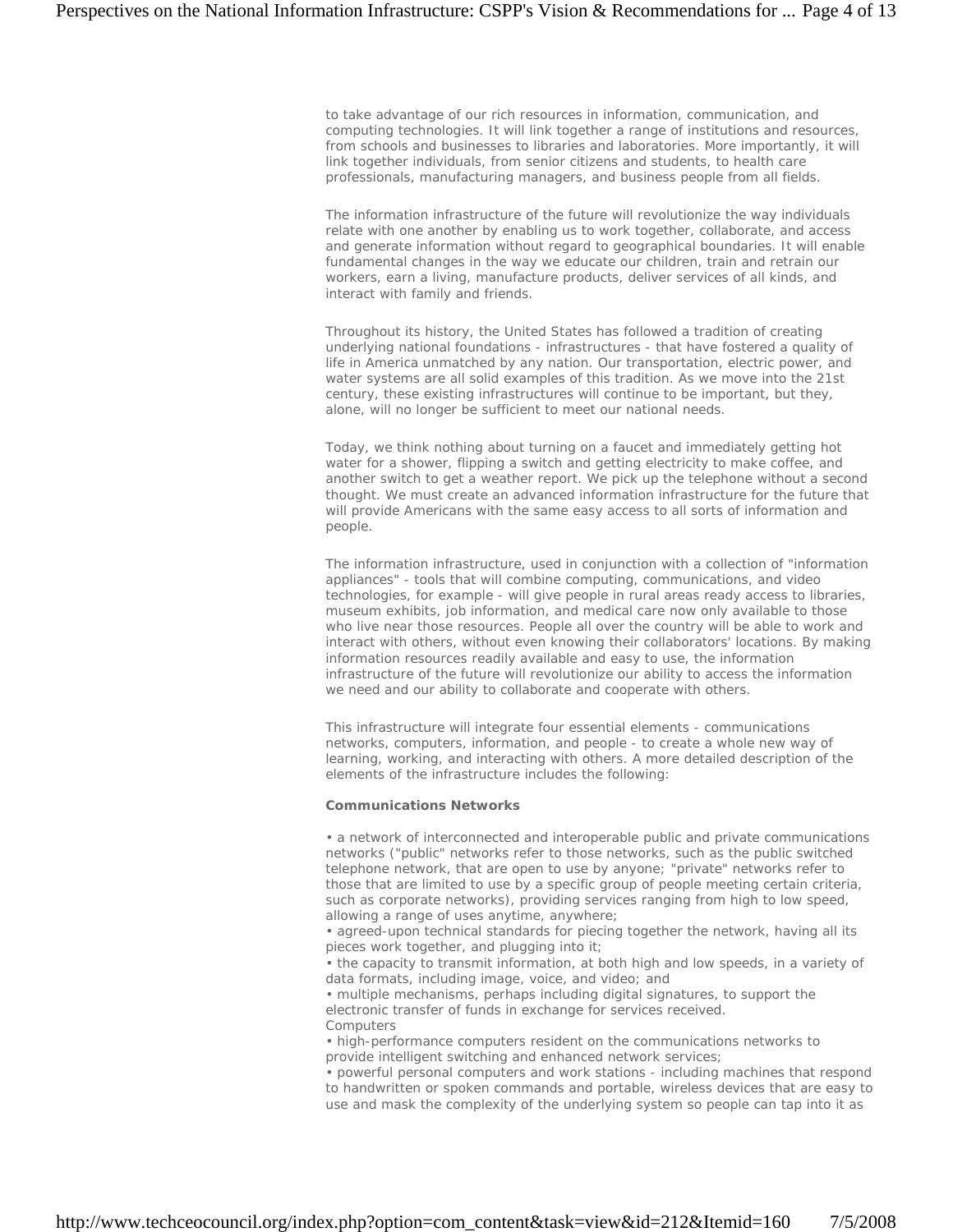easily as they dial a phone; and

• distributed computer applications that are widely accessible over the network (which acts like a lending library) and that help people perform a wide variety of tasks quickly and easily.

Information

• public and private databases and digital libraries that include material in video, image, and audio formats; and

• information services and network directories that assist users in locating, synthesizing, and updating information.

People

• people of all ages and backgrounds who are easily able to use the rich and varied resources available through the infrastructure to improve how they learn, live, and work; and

• people who create, package, communicate, and sell information in the many new ways made possible by the existence of the information infrastructure.

## **Why Is It Important?**

The investments the nation has made over the years to develop our existing transportation, communications, and energy distribution infrastructures were instrumental in making the United States an economic and political world leader. They were also instrumental in improving the quality of life for individual Americans. To remain an economic power in the 21st century, the United States must have in place an infrastructure that allows us to compete in the Information Age by providing a tool to be continually more productive and innovative.

An information infrastructure will enable the U.S. to tap into the vast resources of knowledge and creativity that already exist in this country. As the volume and complexity of our information resources has increased, it has become almost impossible for any individual or business to take full advantage of what is available. An information infrastructure will make the benefits of information technology as available to individual Americans as the transportation infrastructure made available the benefits of automotive technology and the communications infrastructure made available the benefits of telephone technology. It will create new opportunities for the development of products and services we cannot even begin to imagine today, creating new jobs and economic

It will create new opportunities- the development of products and services we cannot even begin to imagine today, creating new jobs and economic strength for Americans and providing a resource for our current workers to continuously improve their-job skills.

Strength for Americans and providing a resource for our current workers to continuously improve and upgrade their job skills.

In addition, an information infrastructure will accelerate the development of critical U.S. technologies. A strong consensus exists as to what technologies bolster the competitiveness of our economy and where we stand in those technologies relative to the rest of the world. Initiatives to develop, deploy, and use an information infrastructure will create a market demand for many of these technologies, spurring an increase in private sector investment. Moreover, these technologies would be put to work in the real world, a testing ground more powerful than the laboratory and with the potential to directly benefit individual Americans by generating advancements in commercially relevant technologies and creating an infrastructure they can use.

Finally, the information infrastructure will lead to the development of a range of new "information appliances" that will allow Americans to tap into the resources of the infrastructure in ways beyond our understanding today. Some of these tools for the infrastructure could include interactive learning devices, wireless computers capable of simulating design and engineering plans onsite, and pocket size devices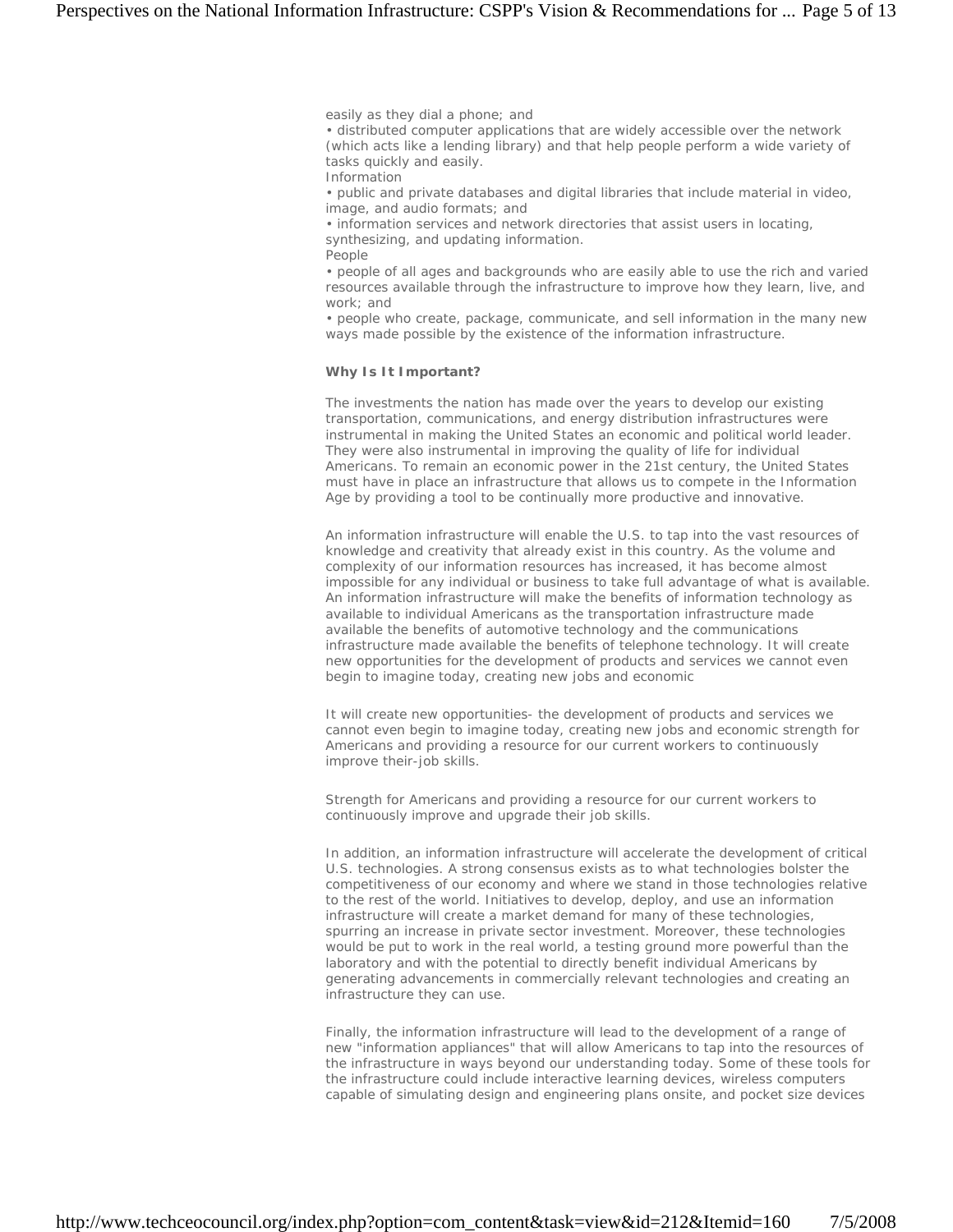allowing doctors access to medical resources from remote locations. The only thing that will limit the shape, form, and use of these appliances is our imagination.

#### **Why Should The United States Act Now?**

Today, many of the changes taking place in our economy and influencing our competitive position are driven by the advent of the information age and the new set of economic ground rules this has created. In the information age, the value of the products and services we exchange is increasingly a function of their information content and the knowledge used to create them rather than the raw materials used to produce them. Because of this shift, the ability to easily access and share information and stimulate the creation

A coordinated, focused drive for a national information infrastructure will enable us to more effectively and efficiently devote our collective talents to developing the competitive edge against other nations.

Of new ideas is essential to maintaining a strong economy, developing world class industries, and enhancing the quality of life for every citizen. America now has the opportunity to create the information infrastructure required to achieve this.

Other nations, including Japan, Germany, France, and Singapore are taking significant steps to upgrade their own infrastructures and have long-term plans in place to continue doing so. With U.S. industry and government working together as partners, we can build on our already strong lead in information technology to maintain our current lead, help us compete abroad, and improve our quality of life at home.

A coordinated, focused drive for a national information infrastructure will enable us to more effectively and efficiently devote our collective talents to developing the competitive edge against other nations. Working together toward a common goal, America will realize the benefits of an information infrastructure sooner - we will establish the standards the world will need to follow and we will be the first to market with important new products, services, and applications for the infrastructure. More importantly, we will be able to dramatically change the way Americans learn, care for the sick and elderly, and manufacture products.

The following descriptions provide a glimpse of the important benefits an information infrastructure could make possible.

### **The Potential Benefits**

#### **Health Care**

Americans spend more on health care than on any other industry, but they are getting less in return for their expenditures than is possible. For many people, health care is too expensive and often unavailable. CSPP believes that computing and communications technologies can provide solutions to both of these shortcomings.

Health care is a large, high growth, recession resistant industry, with spending rising about 2 1 times faster than GNP. In 1991, health care spending totaled \$738 billion, or 13% of GNP, up from 7.3% of GNP in 1970. The Health Care Financing Administration projects that the nation's health outlays will reach \$1.6 trillion by the year 2000. The soaring cost of health care has triggered concern about the ability of the nation to continue providing quality health and medical care as well as the ability of individual Americans to afford it.

Health care is extremely information intensive. Each year, Americans make approximately 636 million visits to doctors' offices for ambulatory care. In addition,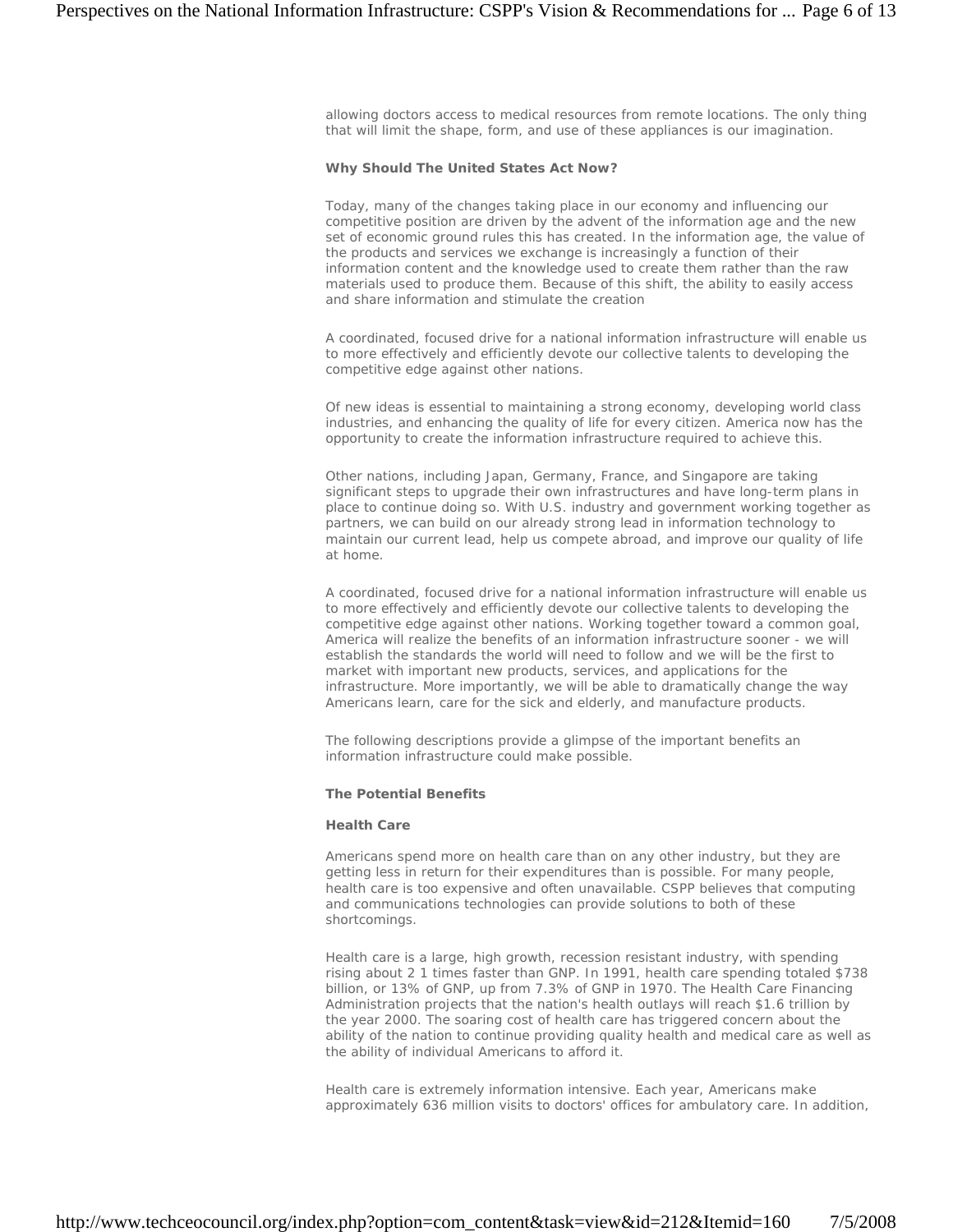23 million surgical procedures are performed annually. Each visit and procedure generates large amounts of medical and financial data. There is presently no means to preserve or track that information for use in future or related health care situations. In fact, the cost of managing health care information is one of the prime causes of the increasing cost of health care.

Improving the management of this information through a health care information infrastructure will enable efficiency gains and cost savings throughout the entire health care process. First, roughly 20% of annual health care expenditures go to administrative costs, including processing an estimated five million health care claims per day. Computing and communications technologies offer new opportunities to improve the management of and access to health care-related information and to reduce costs for processing insurance claims through electronic payment and reimbursement. Second, better access to medical data and patient medical histories will help improve doctors' diagnoses by providing fast and easy access to accurate, complete, and up-to-date information. Third, high speed networks will enable residents of rural areas and inner cities to enjoy the benefits of the latest medical technologies and expert opinions without leaving their home towns. Finally, easy access to information by individuals in their homes on self-care and healthy lifestyle practices will enable people to better manage their own health, reducing the number of visits to doctors' offices and hospitals, and increasing the likelihood that medical problems will be identified earlier.

The challenge is to create a medical information infrastructure that will support the following types of applications that could help, in the near and longer term, to solve the health care problems the nation is experiencing:

• On-Line Patient Records - Hospitals, doctors' offices, and community clinics will be interconnected through high speed networks. Patient records, including medical and biological data, would be available to authorized health care professionals anytime, anywhere (with privacy assured) over these networks. This would enable health care providers to access immediately, from any location, the most up-todate patient data, including medical images from tests, resulting in improved diagnoses and more informed treatment decisions.

• Medical Collaboration - Medical personnel will use interactive, multimedia telemedicine technologies to collaborate and consult with each other over distances. Doctors in hospitals or offices will consult on short notice with experts located anywhere in the nation; emergency room physicians will provide vital assistance to emergency medical personnel on the scene via wireless technologies. Patients and their doctors would have instant access - at affordable cost - to experts and specialists, no matter where the patient is located.

• Surgical Planning and Treatment Physicians and surgeons will use high speed computing technologies to simulate the function of human organs to facilitate medical diagnoses and treatment decisions, and to plan complex surgical procedures. Imaging and modeling techniques will be used to produce realistic and detailed 3D models of a patient's organ, to develop the most effective and safe surgical procedures, to demonstrate planned procedures to patients and medical students, and to develop alternate non-invasive treatments. With high speed networks, images could be transmitted instantly to experts located elsewhere for confirmation of diagnoses and treatment recommendations.

## **Education**

To ensure a secure and prosperous future, Americans need to be able to think critically and to have access to the widest possible body of knowledge. The work force requirements of the future will increasingly require people to be able to learn new, skills to adapt to changing job requirements and new technologies and to use knowledge and information to make decisions. Changes must be made to the United States' education system to ensure that it will give individuals the skills they will need for lifelong learning in a high wage, information-based economy of the future.

Meeting these challenges will require extending America's edge in computing and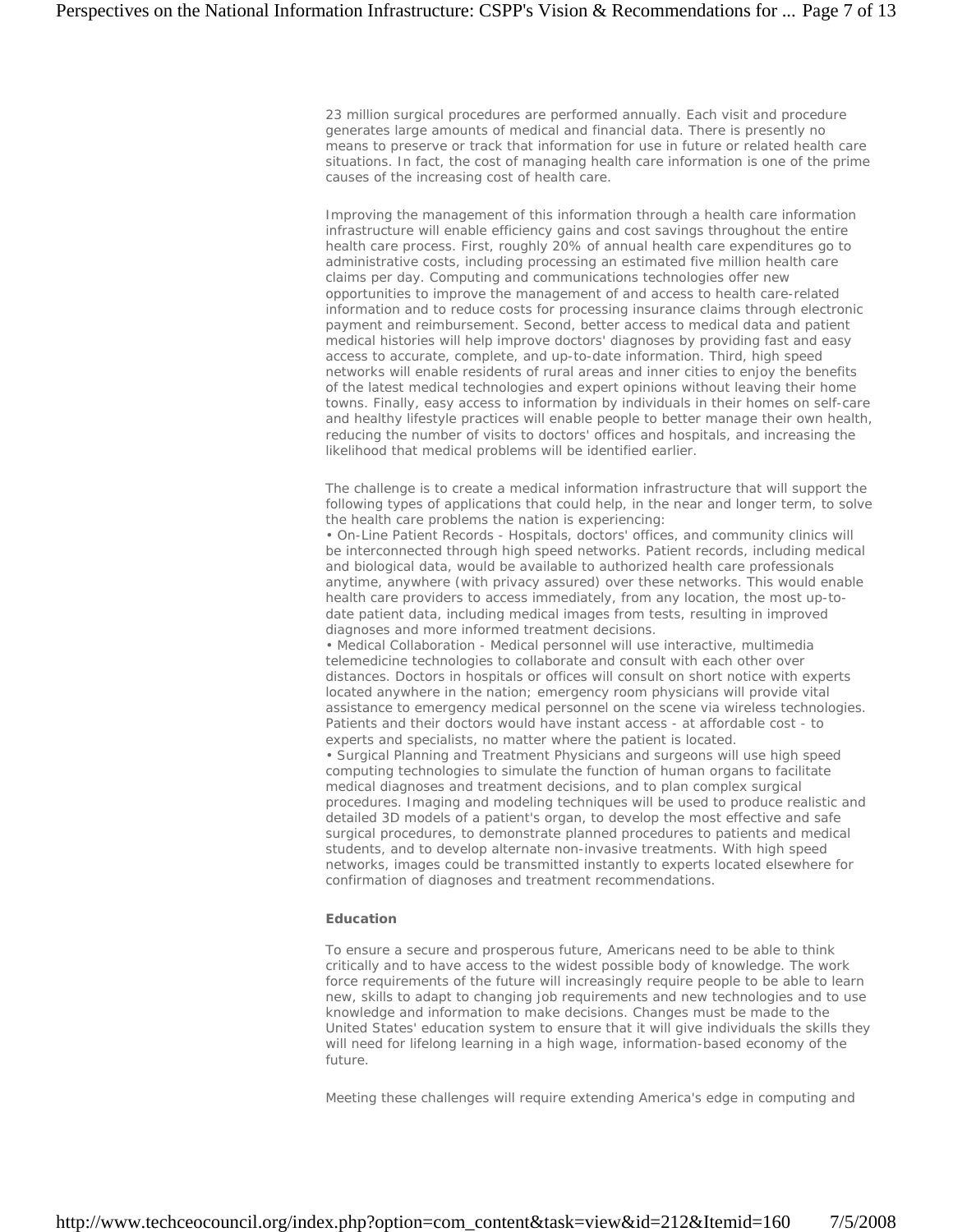communications technologies to education services in schools, communities, work places, and homes. An information infrastructure for lifelong learning will offer unprecedented potential for improving lives by making knowledge readily available and usable by all Americans. Such an Infrastructure would provide a tool for addressing many of the learning needs the country is facing, including, for example, making additional resources available on-line for teachers who want to improve their skills and update their knowledge; providing a means for Americans to continually acquire the new knowledge to adapt to the multiple careers will likely undertake; providing seniors and disabled or homebound Americans direct access to information resources critical to their health and welfare; and providing better access to information that affects our quality of life and cultural awareness.

Effective deployment of a computing and communications infrastructure for education and lifelong learning requires well trained and technologically experienced teachers and administrators who can facilitate the use, installation, and management of new instructional technologies such as digital interactive video, local area networks, and gateways to national networks. Users and students will need new skills to help them retrieve, review, categorize, and analyze the information and knowledge they will be able to access. This will require investment in training for educators and students in the use of new technologies, development of model curricula and new instructional techniques, development of new information resources, improvement in the quality of existing resources, and extension of public access to electronic schools and libraries.

A national information infrastructure will create an enormous range of education and lifelong learning applications, such as:

• On-line Job Training Libraries - Interactive, multimedia, digital libraries will be Table on job sites to provide workers with task-oriented information that they could use, at their own convenience and pace, to improve and upgrade their job skills and performance. Workers in any job - assembly lines, retail outlets, sales, or offices - would be able to continuously upgrade their skills and learn new skills at any time through customized training libraries.

• Electronic Libraries - Students will use on-line electronic libraries in classrooms and at home to learn more about any topic. For example, if a student wanted to learn about the works of Shakespeare - or about a specific play - he or she will simply turn on a computer and, with the flick of a switch, be connected to the entire works of Shakespeare, complete with photographs, videos, and recordings. The electronic libraries will include software tools to help students find the information they need, identify relevant data, analyze, and present the information and will provide access to information and reference specialists to help users locate the material they need.

• Virtual Laboratories & Field Trips -Through virtual laboratories, students will perform science experiments using equipment and facilities located anywhere in the United States, including at the national laboratories, in collaboration with some of the nation's best laboratory scientists. Students will also take "field trips" to museums, observatories, science exhibits, and research centers without leaving the classroom.

Collaborative Learning -Students of all levels and ages, teachers, and experts will collaborate, in real time, via high speed networks, on a wide variety of learning projects. The collaborators will access information and high performance computing resources located throughout the country, such as images collected by NASA's Earth Observing System satellites, and would work together to develop research projects that focus on their own interests.

## **Intelligent Manufacturing**

The U.S. manufacturing enterprise faces enormous challenges over the next decade just to keep up with new information and new technologies. The industrial world is rapidly moving to electronic commerce, in which suppliers and design collaborators will be on-line; factories will be highly programmable and staffed with highly skilled personnel product design and manufacturing will be fully integrated; and custom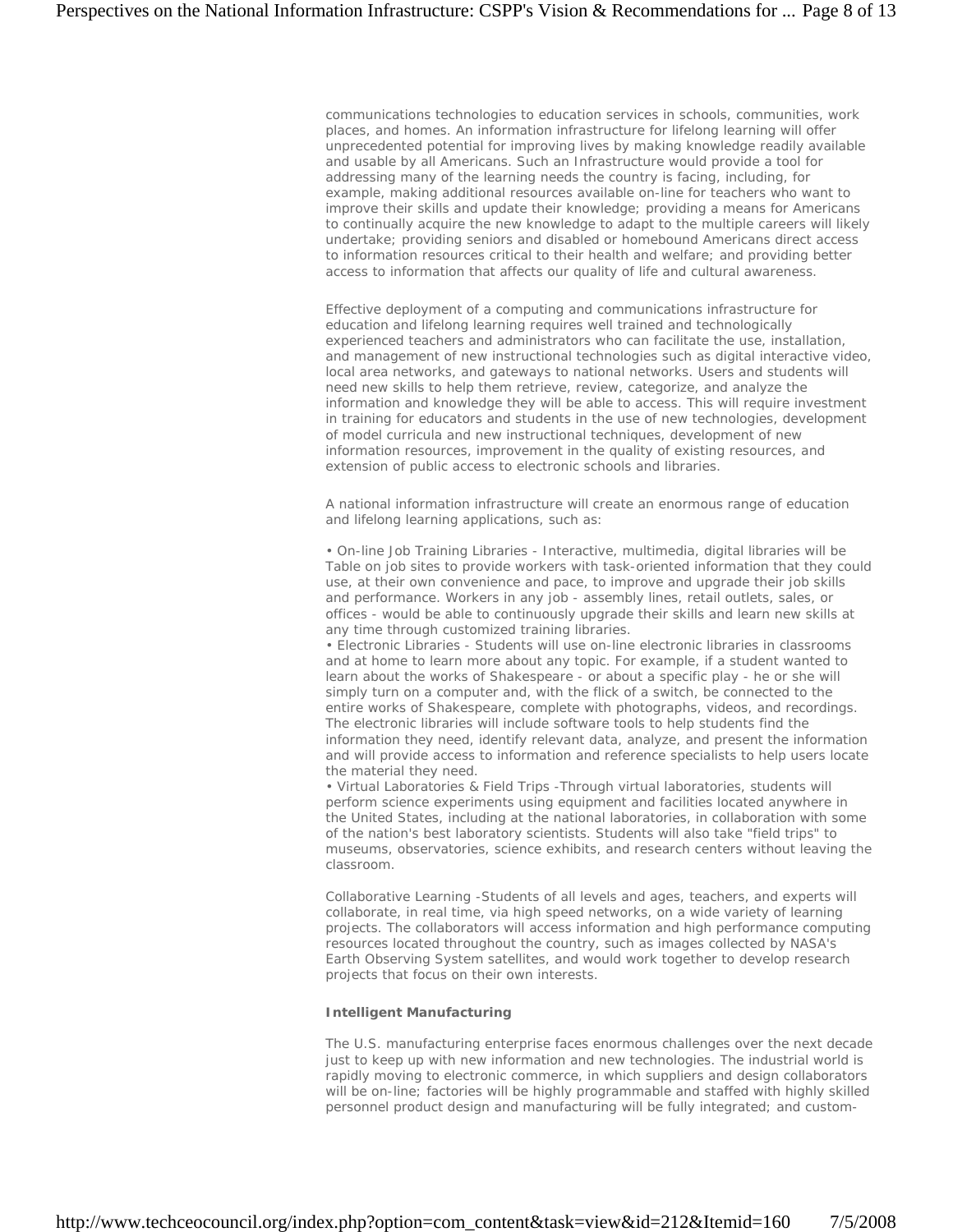made, high-quality products will be manufactured rapidly in small quantities. Failure to keep-pace and maintain technological leadership will threaten our longterm competitive position in the world market.

Increasingly, to stay competitive, companies of all sizes must be able to respond rapidly to customer demands for high-quality products at low cost. This requires manufacturing and design processes that are highly efficient and flexible to enable the shortest possible design, development, and production times. Companies able to adapt and apply the latest information and communications technologies to their manufacturing processes will have an advantage over their less innovative competitors in the future. The challenge, therefore, is to develop, deploy and apply the technologies for a manufacturing infrastructure that incorporates computing and communications technologies to support integrated development, engineering, and manufacturing processes.

It is critical to ensure that small and medium manufacturers are stakeholders in this new infrastructure. Small and medium manufacturers are vital to the nation's economic development and growth, accounting for 40 percent of GNP, half of all employment, and more than half of job creation. Providing small and medium companies with access to computing, communications, and information resources will enable them to adopt new technologies and manufacturing techniques, reducing the cost of doing business and increasing efficiency and productivity.

Work is already underway in the private and public sectors to expand the use of advanced computing and communications technologies in the manufacturing process, but much more is needed. HPCC Program research in aerospace vehicle design and advanced materials are just a few examples of the application of high performance computing to benefit our industries. Computer-aided design (CAD) and computer-aided manufacturing (CAM) technologies are being incorporated into U.S. manufacturing enterprises at increasing rates. However, CAD/CAM technologies, which are further advanced than many other intelligent manufacturing innovations, still need improvement before they can be widely implemented and must be integrated into both the design and manufacturing processes to fully realize their benefits.

A national information infrastructure has the potential to significantly increase the productivity and quality of U.S. manufacturing by enabling applications such as: • Concurrent and Distributed Design, Engineering, and Manufacturing - Manufacturers of products, from automobiles to airplanes, and from machine tools to televisions, will distribute scheduling and production across geographically dispersed facilities to reduce production delays, minimize manufacturing, transportation, and inventory costs, perform design, engineering, and manufacturing concurrently, and leverage unique skills and availability of skilled resources. Large amounts of information, such as engineering modeling data, product specifications, test specifications, and bills of materials, will be distributed and shared among dispersed facilities in real time. All of these techniques will significantly reduce the time to develop new products and bring them to market. • Electronic Commerce for Manufacturing Enterprises - Companies of all sizes will increase their efficiency and productivity while reducing costs by incorporating electronic commerce into their operations. Through links with suppliers, customers and local, state and federal governments, companies will be able to conduct virtually all of their essential business opportunities electronically, including: locating the best suppliers to meet their needs, identifying potential customers for their products, placing and receiving orders, exchanging payments, and ascertaining the latest government regulations affecting their businesses and submitting required compliance reports electronically.

• Virtual Design and Manufacturing Project - Manufacturers of complex, expensive products will use virtual design facilities to model, simulate, and visualize product designs and manufacturing processes in advance, saving the costs of building prototypes. Eventually, virtual reality technologies will permit product designers to "walk through" new products before actually building the products and through manufacturing facilities before production begins.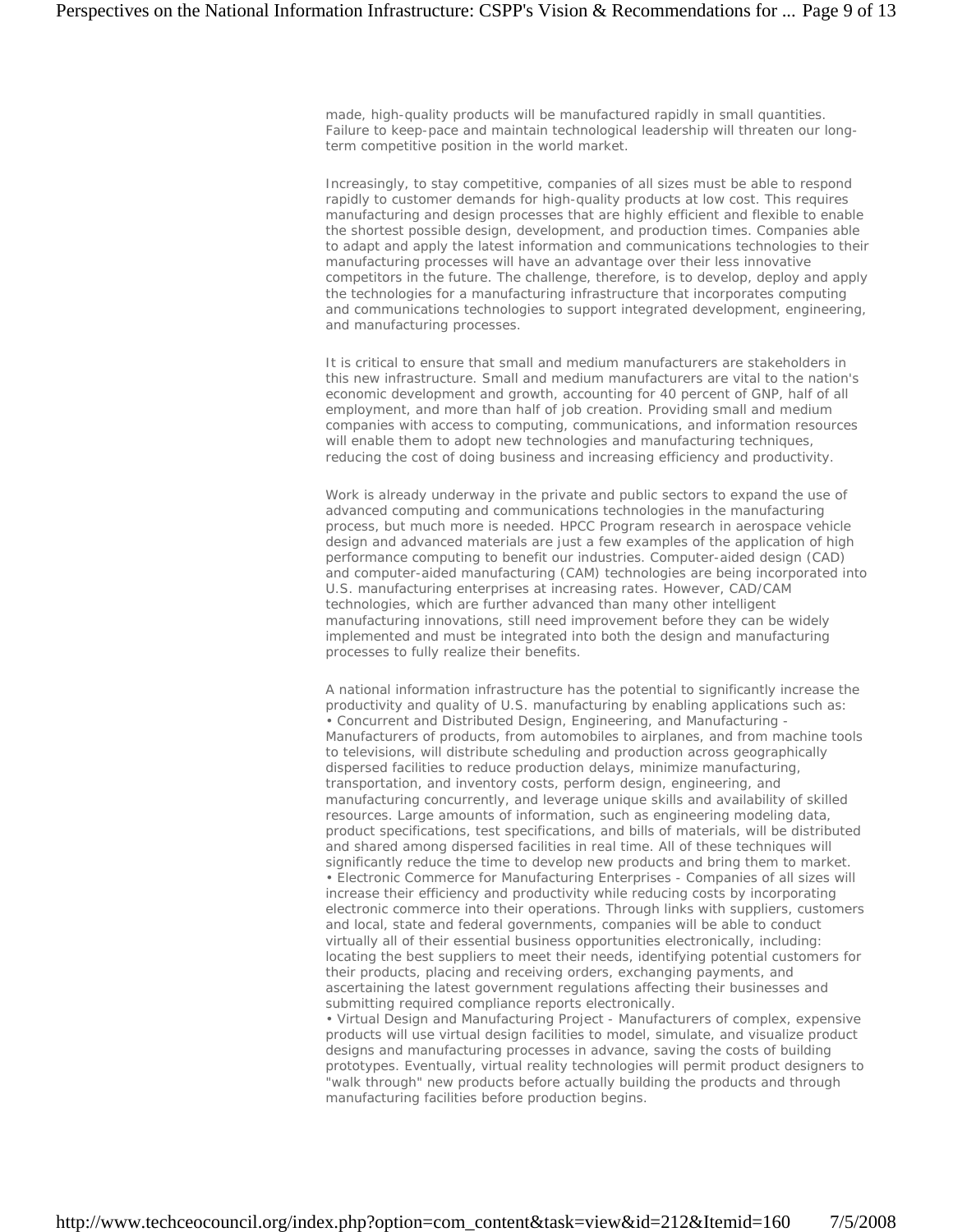#### **Part II: CSPP's Recommedations for Action**

By investing in the HPCC Program, the United States has already begun investing in the research for an infrastructure based on high speed networks, high performance computers, and on-line information. CSPP will continue to work with Congress and the new Administration to implement our recommendations to improve the structure of the HPCC Program. However, we must now make a national commitment to take the next step to develop a new national information infrastructure that will provide us with the best opportunity to compete in the global economy of the future.

Through a public and private partnership to develop and deploy a national information infrastructure, we will not only lay the best foundation for remaining internationally competitive, we will also give ourselves the best chance to solve many of our domestic challenges - the declining quality of education, the skyrocketing cost and limited availability of high-quality health care, and the need for businesses of all sizes to increase quality and productivity - which increasingly require the ability to access and use large amounts of distributed information.

The time to act is now. Creating a national information infrastructure of the future will require improving upon and linking together current communications, computing, information, and human resource capabilities. More importantly, it will require developing new capabilities to enable broad access by millions of Americans to public and private information resources and to enable people to generate, transmit and receive text, images, and video anywhere, at any time.

Before the comprehensive information infrastructure of the future can be realized, a broad cross-section of American industries, academic and research institutions, and the federal government need to agree on a common vision for the effort. With a common vision in place, the private and public sectors can make a commitment to do what they need to do, independently or together, to make the vision a reality. While the private sector has primary responsibility for developing and making available the services, products, networks, and applications to make the infrastructure possible, the federal government has an important role as a catalyst in stimulating the effort and creating a regulatory environment that will encourage private sector investment and implementation.

To accelerate the development and deployment of a national information infrastructure, CSPP recommends that the Administration, Congress, and the private sector begin a joint effort to take the following actions:

#### **The Administration Agenda**

1. Make the NII a National Technology Challenge: The President should declare the national information infrastructure a new national technology challenge. The President should, in his State of the Union address and his FY94 budget submission, issue a challenge to Congress, industry, academic, and research institutions, and potential users to work with him to create a new information infrastructure.

2. Establish a National Information Infrastructure Council: The successful development and deployment of a national information infrastructure will be contingent upon the government adopting a vision and a strategy for its implementation. The best way to accomplish these objectives is to establish a National Information Infrastructure Council, chaired by the Vice President, to provide a management focus for the effort. Members of the Council should include the Secretary of Commerce, the Director of the Office of Science and Technology Policy, the Chairman of the Federal Communications Commission, and the heads of other federal departments, agencies, and White House Executive Offices who have roles or responsibilities in the information infrastructure, and private sector experts, including representatives of industry, user groups, and research institutions. The Council should have as its initial responsibilities: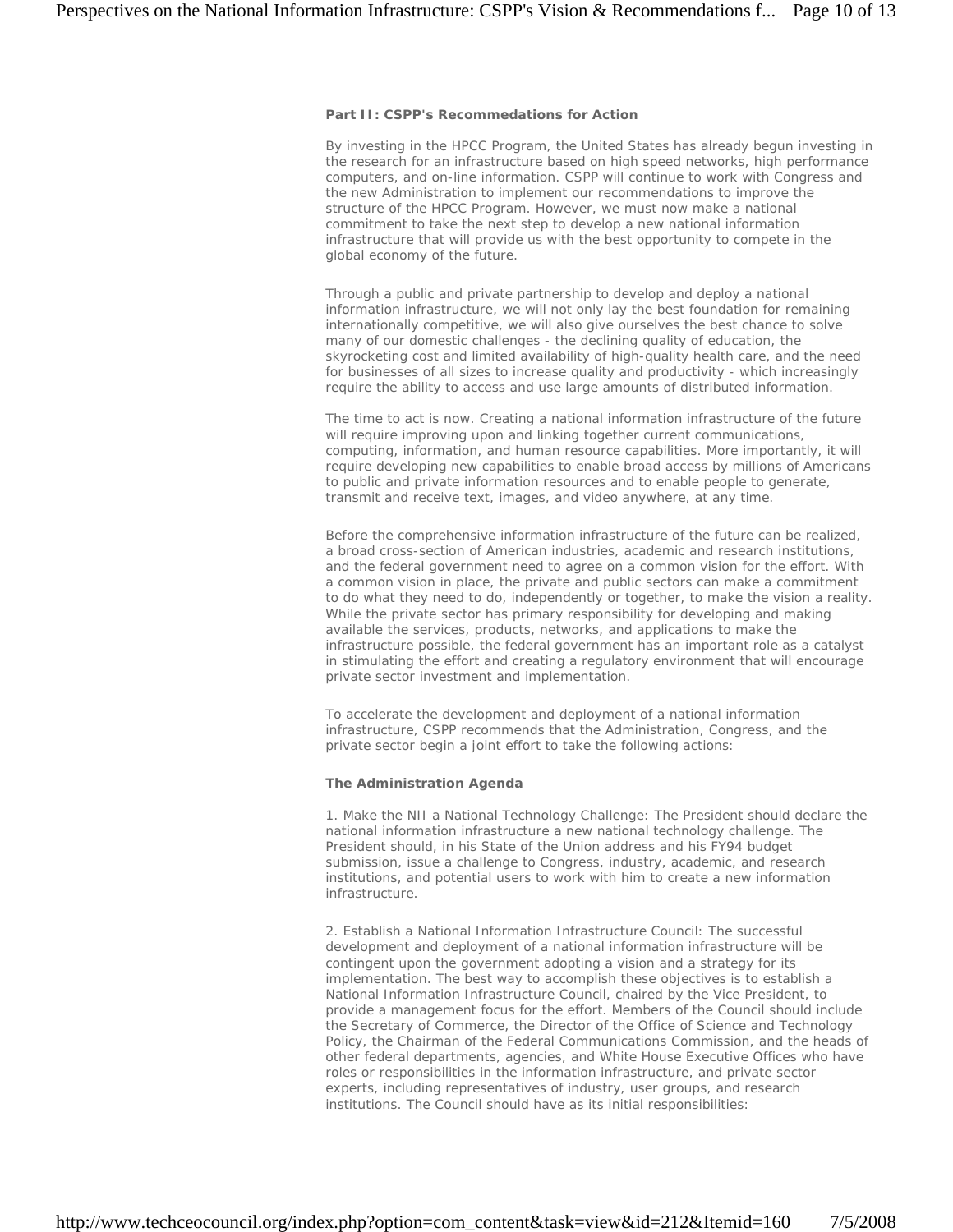• adopting a vision for an NII;

• working with the private sector to develop and adopt several concrete goals for the NII, with accomplishable milestones;

• coordinating the NII activities of the various government agencies and departments; and

• developing a strategy to address the information infrastructure policy principles listed following these recommendations.

3. Establish an NII Implementation Entity: Establish a federal entity to implement the National Information Infrastructure Council's vision, plans, strategies, recommendations, and other directions. The entity should have the responsibility and the authority to:

• manage and focus the NII research agenda, including research performed by the national labs;

• coordinate, in conjunction with other appropriate agencies and departments, the NII technology demonstrations; and

• develop strategies to overcome policy and regulatory barriers affecting the deployment by the private sector of a national communications network of interoperable, interworking networks.

4. Invest in Research for an NII: The FY94 budget request should include funds for precompetitive, generic research on enabling technologies for an NII, such as the following:

• research on the generic, enabling technologies needed to address challenges in health care, education and lifelong learning, and intelligent manufacturing;

• rresearch on the scalability problems associated with aggregating many high, medium, and low speed users;

• rtechnologies and architectures to ensure the security of information available in an NII and to guarantee privacy of information;

• rinteroperability;

• rintegrity and robustness of networks and databases;

• rhuman/computer interfaces, such as speech and handwriting recognition and machine intelligence; and

• rresearch on creating and managing distributed electronic databases and libraries, such as indexing databases, digitizing libraries, and organizing material.

5. Fund Pilot Projects to Demonstrate Technologies: In conjunction with industry, the federal government should fund pilot projects to demonstrate the application of high performance computing and communications technologies to health care, education and lifelong learning, and manufacturing. Such projects will help solve problems in scaling technologies and accelerate development of standards.

6. Develop a Public Education Program: Request the National Research Council of the National Academies of Science and Engineering to develop, in conjunction with the private sector, a program to educate the general public about the potential benefits of an NII and the impact it will have on their lives.

7. Make Government Information Easily Accessible: An information infrastructure could provide federal, state, and local governments with a system to better serve their citizens while reducing the cost of providing those services. Through a national information infrastructure, people would have ready access to the most up to date information about their entitlement to health, education, housing, and social security benefits. Citizens could, for example, use the infrastructure to register to vote, renew their drivers licenses, and pay their taxes. The National Research Council should assess federal information collection and dissemination policies and practices and make recommendations on how such policies and practices should be changed to make public information easily available and accessible to citizens through the NII. The NII implementation agency should be charged with developing a strategy to implement the recommendations across all affected departments and agencies.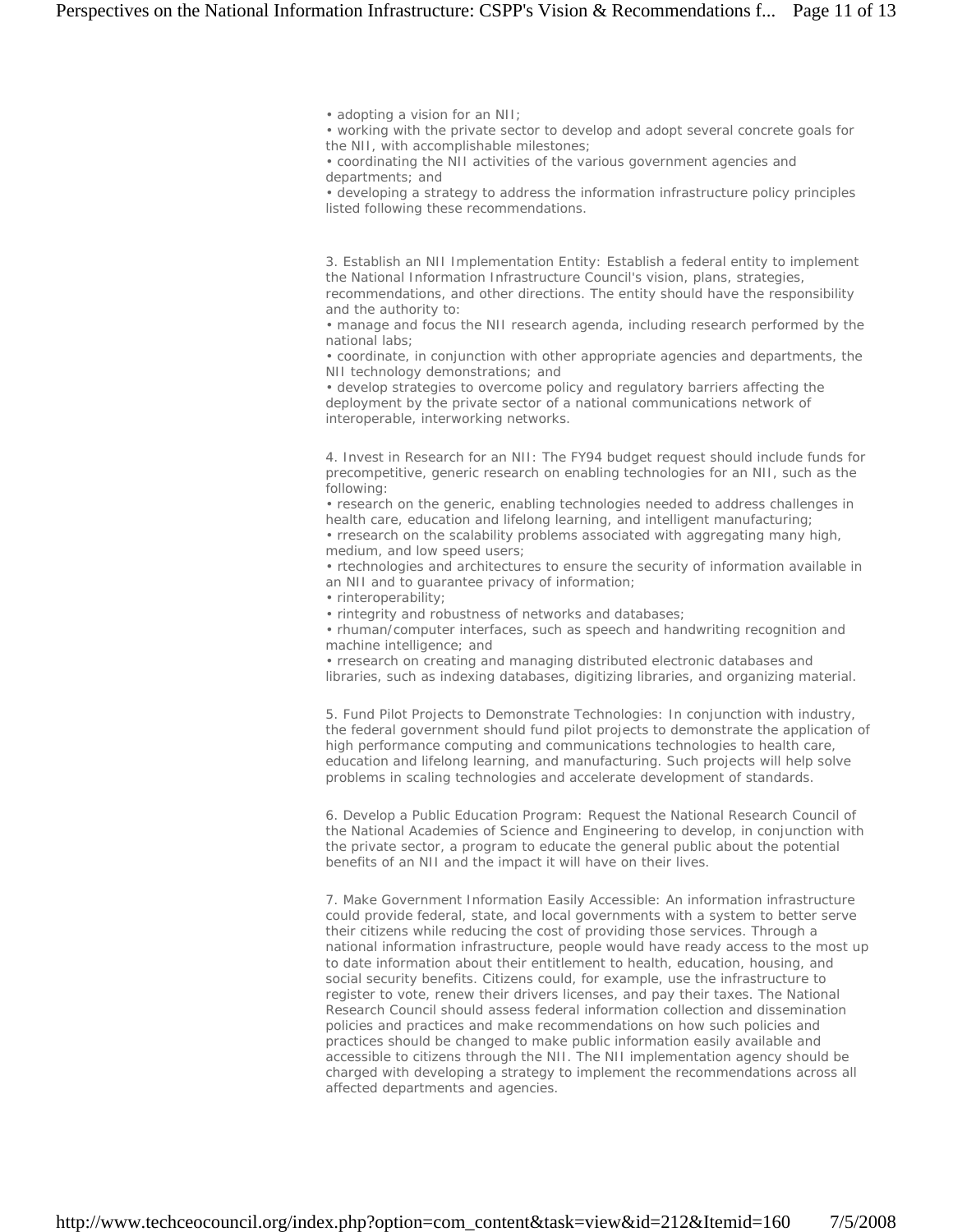#### **Legislative Agenda**

1. Authorize a National Information Infrastructure Council and Appropriate Funds for its Operation: Introduce legislation to authorize creation of a National Information Infrastructure Council to oversee development of the NII and appropriate funds for its operation.

2. Authorize and Appropriate Funds for Research and Technology Demonstrations: Introduce legislation, based on the Information Infrastructure and Technology Act of 1992, to authorize research on NII technologies and demonstration projects in health care, education, and manufacturing, and appropriate funds for-such projects.

### **Industry Agenda**

1. Continue Investments to Develop and Deploy an NII: The U.S. computer industry is investing billions of dollars each year in research and development relevant to an NII. Industry must continue to work to develop and deploy the NII, including:

- deployment of interoperable communications networks;
- development of on-line databases and applications;

• development of easy to use computers and information appliances; and • training people to design, develop, and use the various elements of the infrastructure.

2. Continue to Invest in Research and Development of Applications: Companies must continue independent and collaborative efforts to invest in research on NII technologies and development of new products and services.

3. Reach Out to Other Industries: CSPP will initiate a project to encourage other industries likely to benefit from the applications made possible through an NII to join the effort to achieve an NII.

4. Promote NII Efforts: A wide range of affected industries should form a non-profit group to work with the National Research Council to promote the NII.

5. Develop and Participate in Pilot Projects: Industry should undertake an effort to develop strategic plans and facilitate the formation of teams to design technology demonstration projects in health care, education and lifelong learning, and manufacturing.

6. Develop NII Goals and Milestones: The private sector will work with the Infrastructure Council to develop specific examples of accomplishable goals for an NII, with concrete milestones, such as, for example, a nationwide system of on-line patient records accessible by any authorized health care professional, anywhere; and all small and medium manufacturing companies networked with the manufacturing extension centers.

## **Policy Principles for a National Information Infrastructure**

The public and private sectors have important roles in making the information infrastructure a reality. While the development and deployment of the infrastructure must be led by the private sector, guided by the forces of a free and open market, the federal government can accelerate its implementation by acting as a catalyst and a coordinator.

CSPP has identified the following important public policy principles that will have to be addressed jointly by the public and private sectors before the information infrastructure can become a reality. CSPP looks forward to working with the new